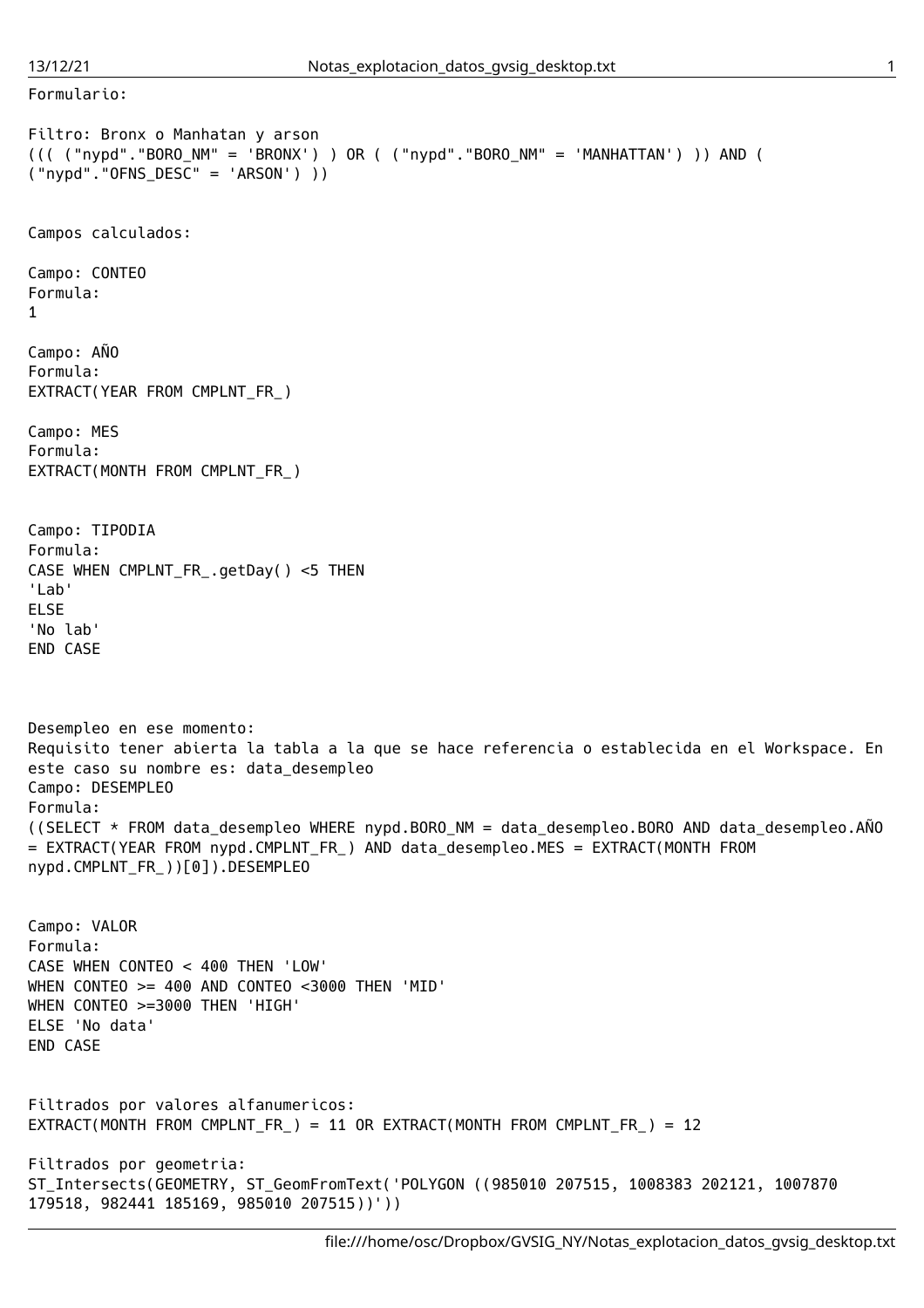```
ST_Intersects(GEOMETRY, ST_Buffer(ST_GeomFromText('POINT (993486.320434 197840.660727)'),
30000))
Exportacion
Formula:
(( ("nypd"."BORO_NM" = 'BRONX') ) AND ( ("nypd"."OFNS_DESC" = 'ARSON') ))
Filtros aplicados en la simbologia de mapa de calor por diferencia:
EXTRACT(MONTH FROM CMPLNT_FR_) = 11
EXTRACT(MONTH FROM CMPLNT_FR_) = 12
Dashboard
Ejemplo 1: Ratios
Capa de delitos
- Actualiza sobre la Vista
- Al cambiar de capa cambia el comportamiento
begin
swing(
set map to application().getActiveDocument().getMapContext(),
set bbox to map.getViewPort().getEnvelope().getGeometry(),
set layer to map.getLayers().getActives()[0]
);
set s to 'ST_intersects(GEOMETRY,ST_GeomFromText('''||bbox.convertTo('wkt') || '''))';
set fss = layer.getFeatureStore().getFeatureSet(s);
set attr = layer.getFeatureStore().getDefaultFeatureType().get('LAW_CAT_CD');
set count1 = fss.getSize();
IF attr IS NOT NULL THEN
   set fss = layer.getFeatureStore().getFeatureSet(s + 'AND LAW_CAT_CD=''MISDEMEANOR''');
   set count2 = fss.getSize();
    set fss = layer.getFeatureStore().getFeatureSet(s + 'AND LAW CAT CD=''FELONY''');
    set count3 = fss.getSize();
    '<br>Conteo total: ' || count1 || '<br>Delito leve: ' || count2 || '<br>Delito grave: ' ||
   count3 || '<br>Ratio: ' ||TODOUBLE(count2)/count3 ;
ELSE
    '<br>Conteo total<br>' || count1;
END IF;
except
'=--'end
Ejemplo 2: Distribucion de la poblacion en las parcelas
Requisitos:
- Capa población valencia
Preparacion de los datos:
```